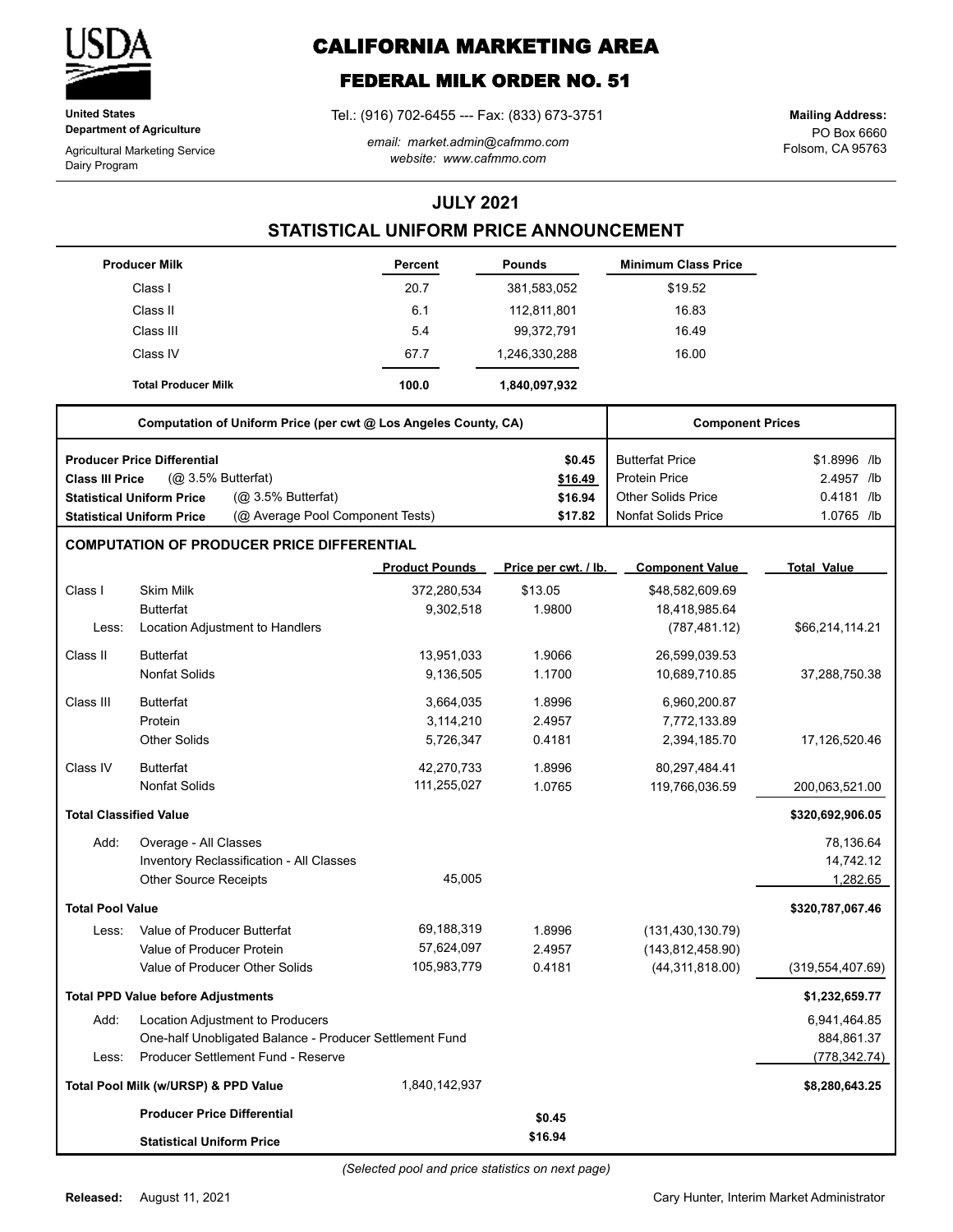# **CALIFORNIA MARKETING AREA**

### **FEDERAL MILK ORDER NO. 51**

| <b>Payment Schedule</b>                                      |                  |  |  |  |
|--------------------------------------------------------------|------------------|--|--|--|
| <b>Payment Dates for the Month of:</b>                       | <b>JULY 2021</b> |  |  |  |
| Payment TO the Producer Settlement Fund due on:              | August 16, 2021  |  |  |  |
| Payments FROM the Producer Settlement Fund made on:          | August 18, 2021  |  |  |  |
| Final payments TO a Cooperative Association must be made on: | August 18, 2021  |  |  |  |
| Final payments to Producers must be RECEIVED by:             | August 19, 2021  |  |  |  |
|                                                              |                  |  |  |  |

#### **Producer Price Differential and Statistical Uniform Price, by Zone Differential**

|                      | Zone<br>1/<br><b>Differential</b> | Adjustment | Producer<br><b>Price</b><br><b>Differential</b> | <b>Statistical</b><br><b>Uniform</b><br><b>Price</b> | 2/ |
|----------------------|-----------------------------------|------------|-------------------------------------------------|------------------------------------------------------|----|
|                      |                                   |            | dollars per hundredweight                       |                                                      |    |
| <b>As Announced:</b> | 2.10                              | 0.00       | 0.45                                            | 16.94                                                |    |
| <b>Other Zones:</b>  | 2.00                              | (0.10)     | 0.35                                            | 16.84                                                |    |
|                      | 1.80                              | (0.30)     | 0.15                                            | 16.64                                                |    |
|                      | 1.70                              | (0.40)     | 0.05                                            | 16.54                                                |    |
|                      | 1.60                              | (0.50)     | (0.05)                                          | 16.44                                                |    |

Differentials listed apply to zones included in the California Marketing Area. Outside of this area, differentials may be above or below this range. Differentials apply on a county basis. 1/

2/ Prices at 3.5 percent butterfat, 2.99 percent protein, and 5.69 percent other solids.

#### **Producer Milk Received by Component Pounds**

| <b>Producer Milk Receipts</b> | <b>Skim</b>   | <b>Butterfat</b> | Protein<br><b>Pounds</b> | <b>Other Solids</b> | <b>Nonfat Solids</b> |
|-------------------------------|---------------|------------------|--------------------------|---------------------|----------------------|
| Class I                       | 372,280,534   | 9.302.518        | 12.085.563               | 22.290.224          | 34,375,787           |
| Class II                      | 98,860,768    | 13,951,033       | 3,219,109                | 5,917,396           | 9,136,505            |
| Class III                     | 95,708,756    | 3.664.035        | 3,114,210                | 5,726,347           | 8.840.557            |
| Class IV                      | 1.204.059.555 | 42.270.733       | 39.205.215               | 72.049.812          | 111.255.027          |
| <b>Total Producer Milk</b>    | 1,770,909,613 | 69,188,319       | 57.624.097               | 105,983,779         | 163,607,876          |

#### **Selected Pool Statistics**

| Est Class I Percentages |       |      | Average test of producer receipts: |        |  |
|-------------------------|-------|------|------------------------------------|--------|--|
| Skim                    | 19.42 | $\%$ | <b>Butterfat</b>                   | 3.76 % |  |
| <b>Butterfat</b>        | 11.68 | %    | Protein                            | 3.13%  |  |
|                         |       |      | <b>Other Solids</b>                | 5.76 % |  |

#### **Administrative Assessment and Marketing Service Deduction**

| § 1000.85 - Assessment for order administration | \$0,030 per hundredweight |
|-------------------------------------------------|---------------------------|
| § 1000.86 - Deduction for marketing services    | \$0.040 per hundredweight |